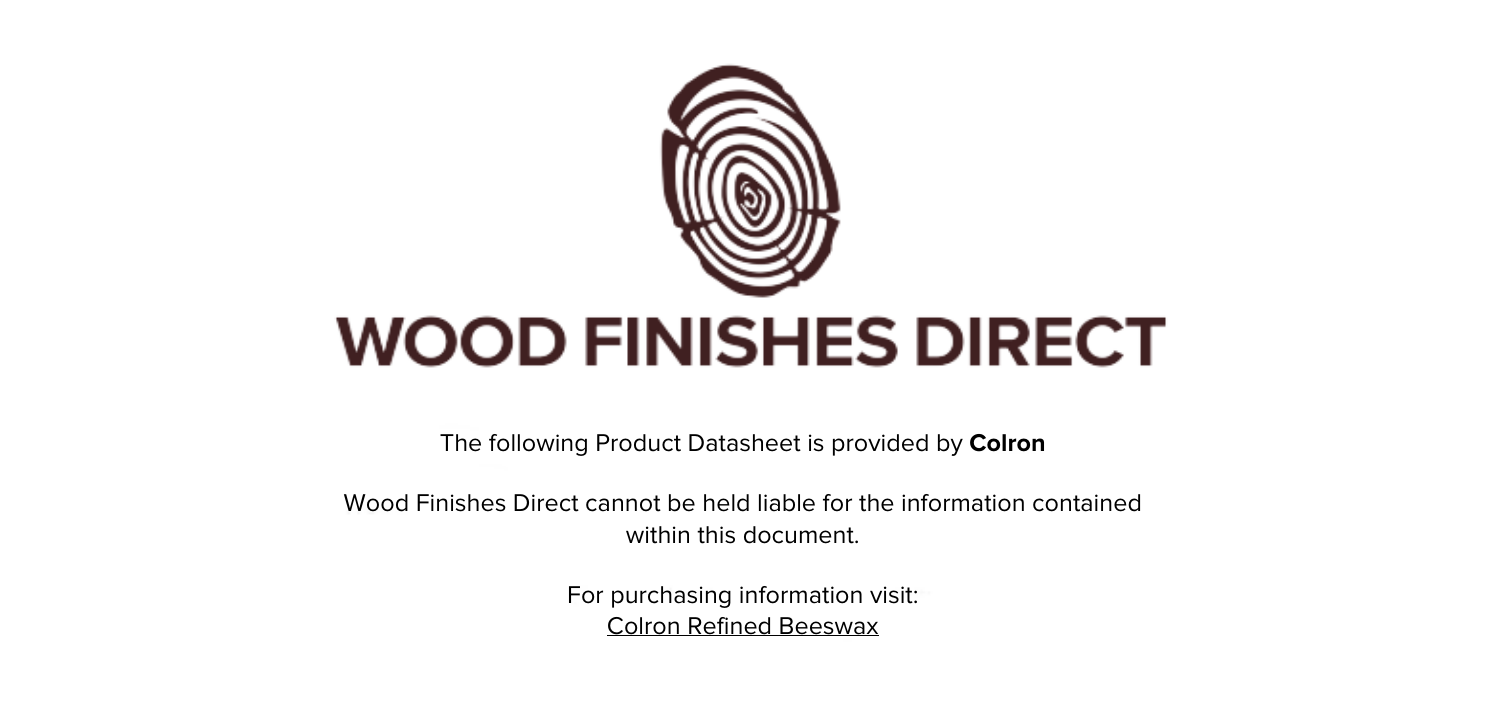# **PRODUCT DATA SHEET**

No. 111171

**OCTOBER 2005** 

# **COLRON REFINED BEESWAX**

Colron Refined Beeswax is specially formulated to enrich the colour of fine interior wood and give a sheen finish while enriching the woods natural patina. Colron Refined Beeswax is a traditional paste formulation available in a range of colours to complement any fine interior wood or furniture.

#### **INTRODUCTION**

Colron Refined Beeswax nourishes, feeds and protects fine interior wood specially formulated to enrich the colour of wood and give a sheen finish. It is ideally suited for use on wood which may have faded with time or where the current depth of colour is not as rich as required. Colron Refined Beeswax is particularly suitable for fine interior wood or furniture, which requires reviving to replenish the lustre of the finish

#### **COMPOSITION**

An emulsified blend of waxes, containing light fast pigments.

#### **PROPERTIES**

Appearance-Smooth Paste. Colour -Dependant of individual Shade. Odour-Low inoffensive. Solubility-Partly miscible with water. VOC Content-Low (<8%w/v). Flash Point-<61°C.

#### **FIELDS OF APPLICATION**

Colron Refined Beeswax can be applied directly over previously waxed or polished surfaces but for best results old finishes should be removed. Colron Refined Beeswax cannot be used over sealed surfaces such as varnish or paint.

For interior use only.

#### **PREPARATION**

Previous coatings such as wax, polish or lacquer should be removed using Colron Wax Remover. Paint or varnish must be removed using Colron Furniture Stripper prior to application.

In both cases the bare wood should be treated with Colron Wood Reviver to feed and nourish the wood.

Ensure all surfaces are clean and dry. Lightly sand and wipe with white spirit.

#### **APPLICATION**

Shake well prior to use. If the wax appears solid allow it to reach room temperature before use.

Apply a thin coat onto the surface by rubbing along the direction of the grain. Leave to dry for at least 15 minutes. Buff the surface with a lint free, soft cloth along the wood grain.

Leave for 2 hours before applying a second coat. Further coats will provide a deeper intensity of colour.

#### **CI FAN-UP**

Dispose of application cloths safely.

#### **MAINTENANCE**

Apply further coats as required as directed above.

#### **IMPORTANT NOTES**

Refer to instructions on the pack prior to use.

For best results apply to bare wood.

Special precautions should be taken during surface preparation of pre-1960's paint surfaces over wood as they may contain harmful lead. For further advice contact Ronseal Technical Services.

Do not use paste wax over Liquid Wax as this can result in colour removal.

#### **STORAGE**

Store upright in a cool, dry, well ventilated area away from heat and sources of ianition.

Ensure container is fully resealed after use.

Always store in ambient conditions away from temperature extremes. Protect from frost. Store above 5<sup>0</sup>C.

To avoid the risk of spillage, always store and transport in a secure and upright position.

The shelf life of the product in airtight containers will be at least 3 vears.

#### **HEALTH AND SAFETY**

Observe and follow all warnings and instructions for use shown on the pack.

Ensure good ventilation during application and drying.

Avoid contact with the skin and eyes.

Wear suitable gloves.

In case of contact with eyes, rinse immediately with plenty of water and seek medical advice.

After contact with skin, wash immediately with plenty of soap and water or a proprietary skin cleanser. Do not use solvents or thinners/white spirit.

Keep out of reach of children.

Specific health and safety data sheets are available on request.